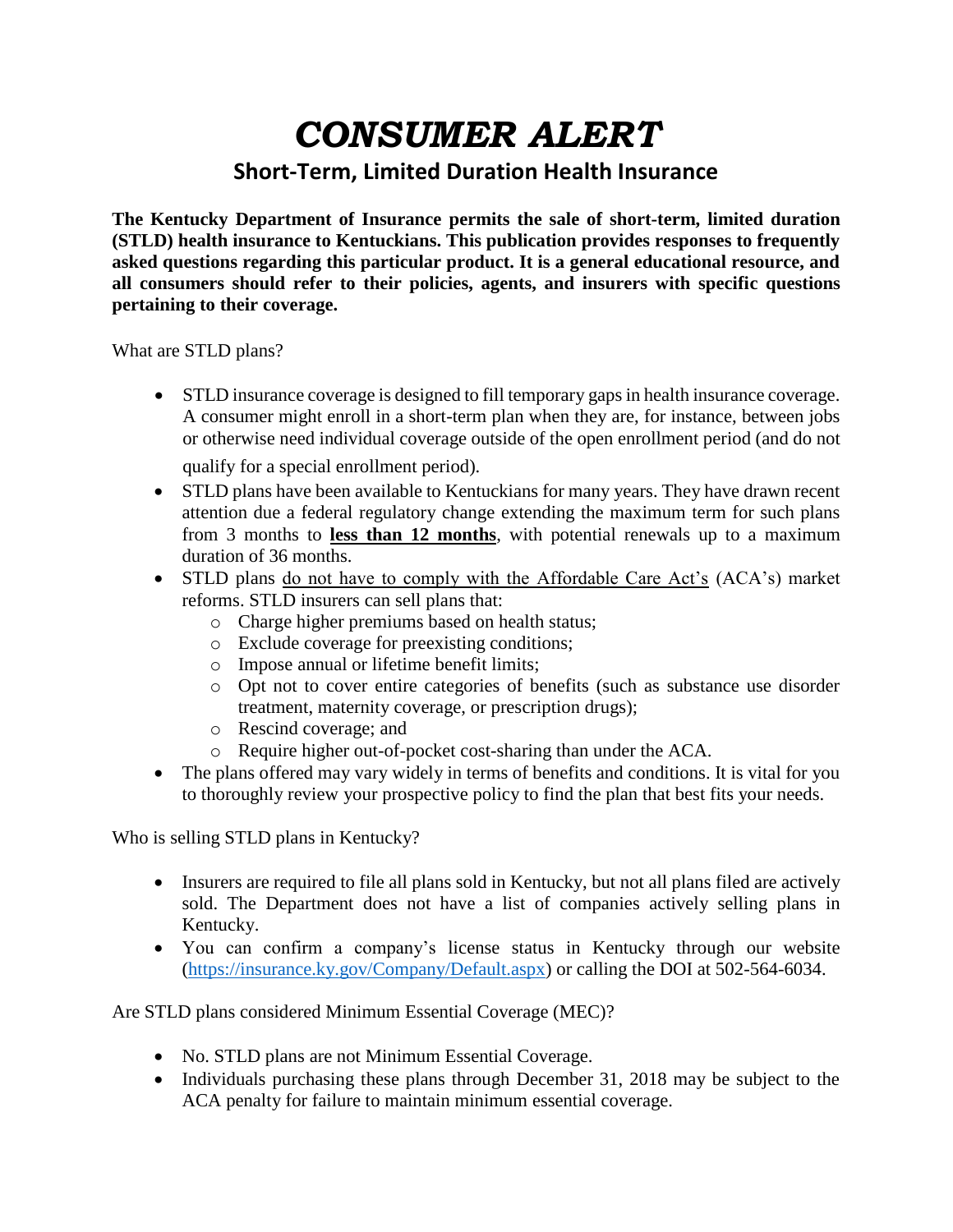What benefits are covered by an STLD plan?

- STLD plans vary widely in services and products they cover.
- STLD plans must cover benefits required by Kentucky law, but are *not* required to cover federal "essential health benefits" under the ACA.
- When STLD plans include a prescription drug benefit, mental health or substance abuse, you should review any limits to coverage to determine if it fits your needs.
- The Department recommends viewing a variety of plans and decide which benefits are most important for your family.

Are STLD plans required to cover preventative health screenings?

- No. STLD plans are not required to cover any preventative health screenings.
- While not required, some STLD plans may offer preventative health screening benefits. Read all materials carefully to ensure benefits offered match you and your family's needs.

How long can I keep my STLD plan?

- The initial contract term for an STLD plan must be less than 12 months.
- You may renew the same plan, subject to renewal conditions, for a maximum duration up to 36 months.
- Individuals may have separate policies for more than 36 months.

Can I renew my STLD plan?

- It depends. Federal law allows renewal of the same plan for a maximum duration up to 36 months.
- STLD plans are not guaranteed renewable. This means the insurer does not have to renew the policy. You should check the renewal provisions within the plans for the applicable renewal conditions.

Can I be turned down for a STLD plan?

- Yes. STLD plans are not guaranteed issue.
- STLD plan providers may collect health information during the application process and decline to offer you insurance on the basis of your answers. This **includes** pre-existing health conditions.

Can a STLD plan be cancelled by the insurer during the contract period?

 Yes, but only under certain conditions, including failure to make premium payments in a timely fashion or discovery of a material misrepresentation on the application.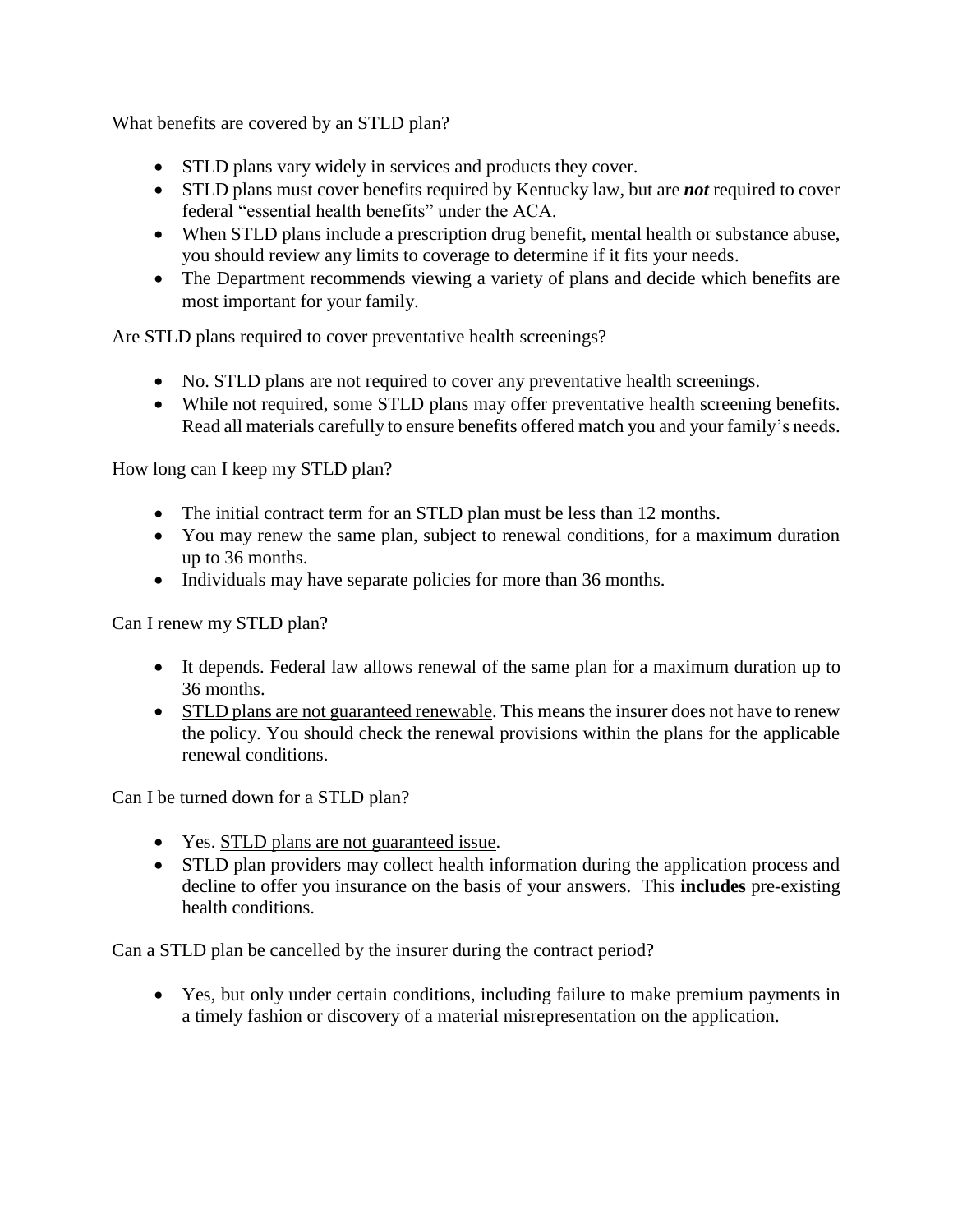Can I cancel my STLD plan at any time?

 Yes, you may choose to cancel your policy at any time. The plan should have a documented process you must follow to notify them you are cancelling your policy.

Can a STLD plan have waiting periods for certain benefits?

 Yes. STLD plans can have waiting periods, as long as they are established within the contract.

If my STLD is cancelled, can I purchase an Individual Health Plan?

• The loss of STLD coverage does not trigger a Special Enrollment Period allowing you to sign up for an individual qualified health plan outside of the Open Enrollment period. Please refer to [www.healthcare.gov](http://www.healthcare.gov/) for information on Special Enrollment Periods.

Where can I purchase STLD plans and am I eligible for premium subsidies?

- STLD plans may be purchased through licensed agents or from licensed insurers directly.
- STLD plans are not available through the Federal Exchange [\(www.healthcare.gov\)](http://www.healthcare.gov/).
- Subsidies, such as Advance Premium Tax Credits (APTC) through the Federal Exchange, are not available and may not be used for premiums for STLD plans.